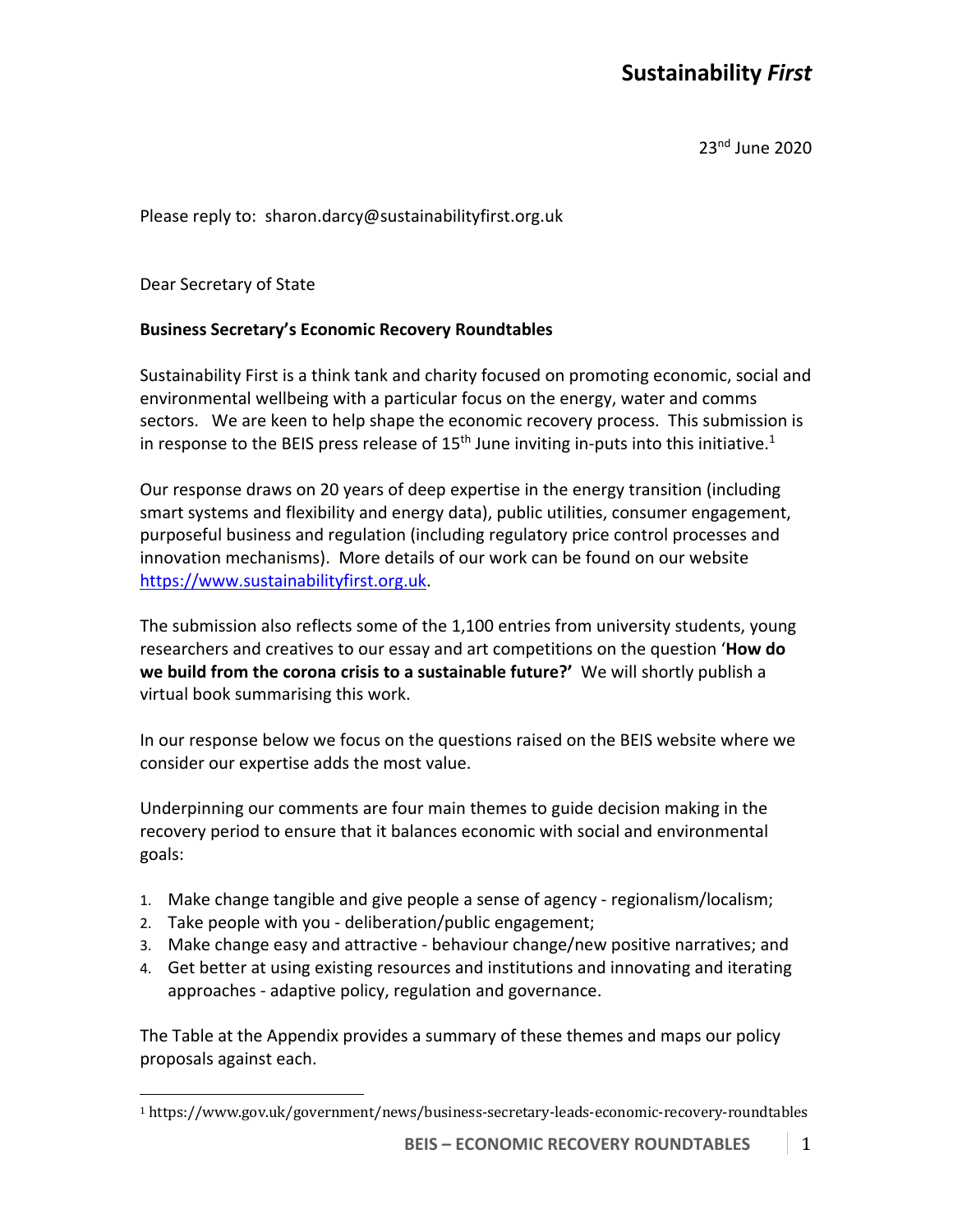### **Green recovery**

*Q Which areas of infrastructure investment should we prioritise for early action to drive economic recovery and support delivery of net zero and our broader environmental objectives?*

• **Big bold kit and orderly strategic investment ahead of need for a sustainable and resilient future:** Investment in hydrogen, CCUS, interconnection, heat networks, new reservoirs, climate adaptation investments (eg flood schemes), 5G Full Fibre Broadband and cyber secure communications networks should be prioritised. Not further investment for car-based road and air travel and other high carbon activities. Tax incentives and structures need to support zero carbon tech investment. Investment needs to have a regional dimension as appropriate and take account of the Citizens Assembly on Climate recommendations.

Investment in low carbon social housing, and the infrastructure needed to support this, should also play a key part in the recovery package to help ensure recovery is green and fair.

At the same time as this strategic investment pipeline is being opened, far more detailed policy and practical thinking is needed by BEIS (& Ofgem) on flexibility from electric heat and EVs, including commercial approaches, market developments, tariff approaches, smart inclusion & consumer safeguards. This needs to feed into associated investment programmes but should not hold them up.

*Q What action should we take to align investment in the UK and globally with net zero and to protect natural capital?*

• **Redefining value and developing balanced sustainability metrics:** In order to maintain focus on net zero and protect natural capital, and achieve a healthy and resilient recovery, at a national level we need to develop new approaches to measure what we value as a society that go beyond GDP. These new 'top down' approaches need to take account of the inter-dependencies between economic, social and environmental outcomes (i.e. the different pillars of sustainability).

Getting a better grip on the governance/cultural measures that drive decision making is key to understanding how these different outcomes are balanced and whether this is done in a sustainable and 'fair' way that will lead to a 'just transition'.

More detailed 'bottom up' sustainability metrics also need to be developed by government, regulators and companies and be joined up and published – by company, industry (electricity, gas etc), sector (eg energy) and, where appropriate,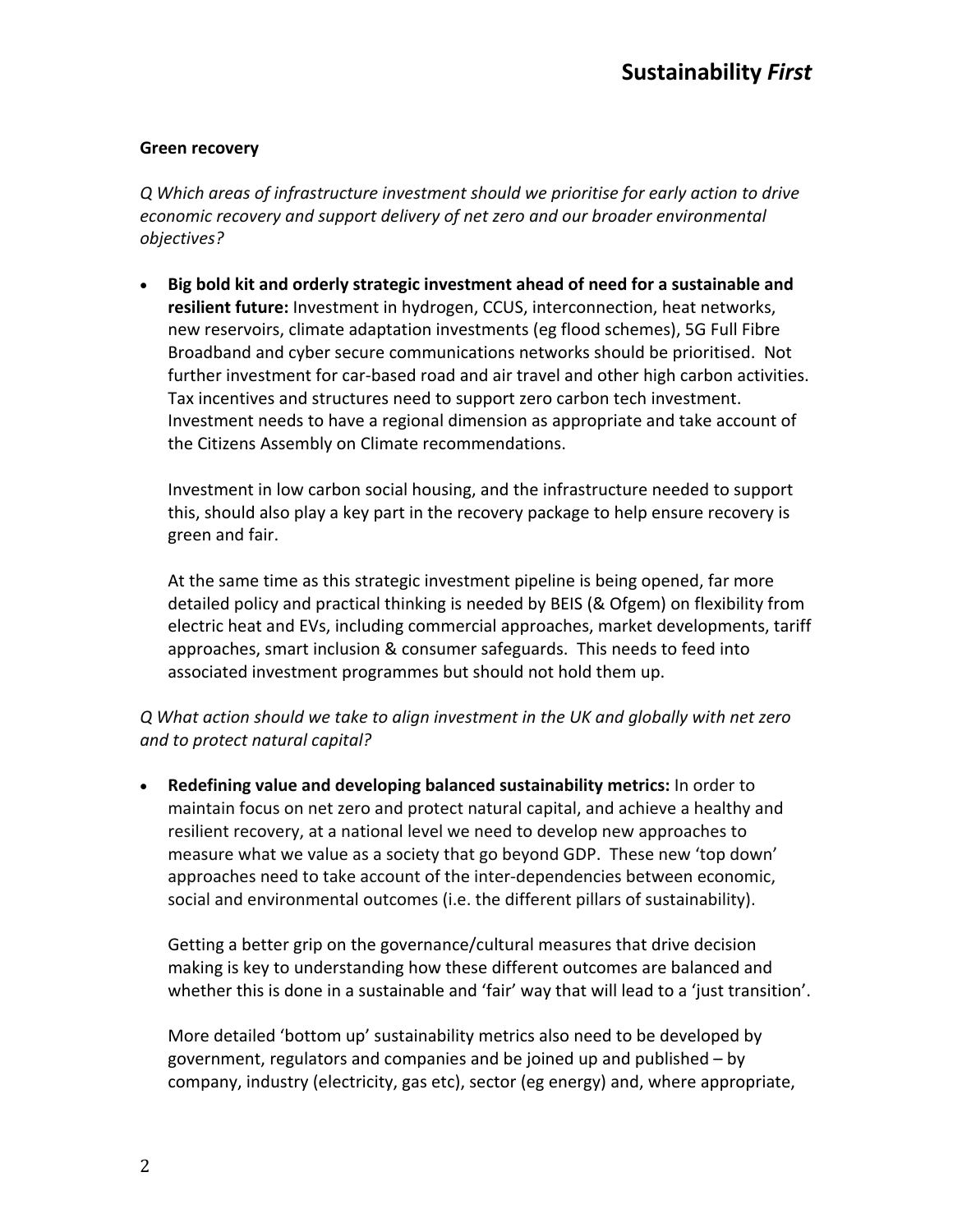cross sector (cross essential services). Metrics need to be as consistent as possible to enable comparisons between companies and to align with investor metrics.

When private investment is being used to deliver public value, as is the case in public utilities and other essential services, investor metrics (including on ESG and SROI) need to be tailored to the sector and to UK issues, and take account of the needs of the communities in which investors invest.

- **A carbon tax**: Should be introduced to ensure that prices capture the true cost of carbon. Start with a Fuel Duty Escalator in the Autumn Budget and move to removing fossil fuel subsidies and introducing new fossil fuel taxes.
- **Changes in building standards**: For households and businesses to zero carbon and adaptated to climate impacts (eg AC/DC wiring, plug and play low carbon tech as standard, flood proofing, to cope with public health impacts of urban heat and need for cooling etc). Need to link to flexibility (which Future Homes Standard does not) and to need for building innovation (domestic and commercial – including for increased home working).
- **Government stakes and public sector procuremen**t: Ensure that any government stakes in companies have clear net zero (and social/affordability) conditions attached. Use recovery package and government procurement to stimulate supply chains for strategic/cross industry response, local sourcing as appropriate etc.

*Q What are the key regulatory barriers weakening incentives to invest in net zero, and how do we address them?*

• **Policy frameworks and regulatory duties:** Strategic Policy Statements are needed for each sector, including on trade-offs between consumers and citizens and to ensure regulatory incentives align with carbon budgets. Secretary of State Guidance to Ofgem needs to include balance between devolved & regional targets for net-zero & UK-wide vires.

Regulators should have net zero duties that align with carbon budgets to be achieved 'at least cost to current *and future consumers and citizens*.' Regulators to have duties to explicitly balance price, quality, resilience & environmental outcomes. Regulatory duties should address legitimacy around bill increases (eg info asymmetries, outperformance sharing & exec pay).

• **Uncertainty**: More sophisticated thinking around handling of uncertainty / stranding in the context of net zero is needed. Government and Ofgem need to clarify: 'risk appetite' on who pays for what (consumer / future consumer) for strategic investment.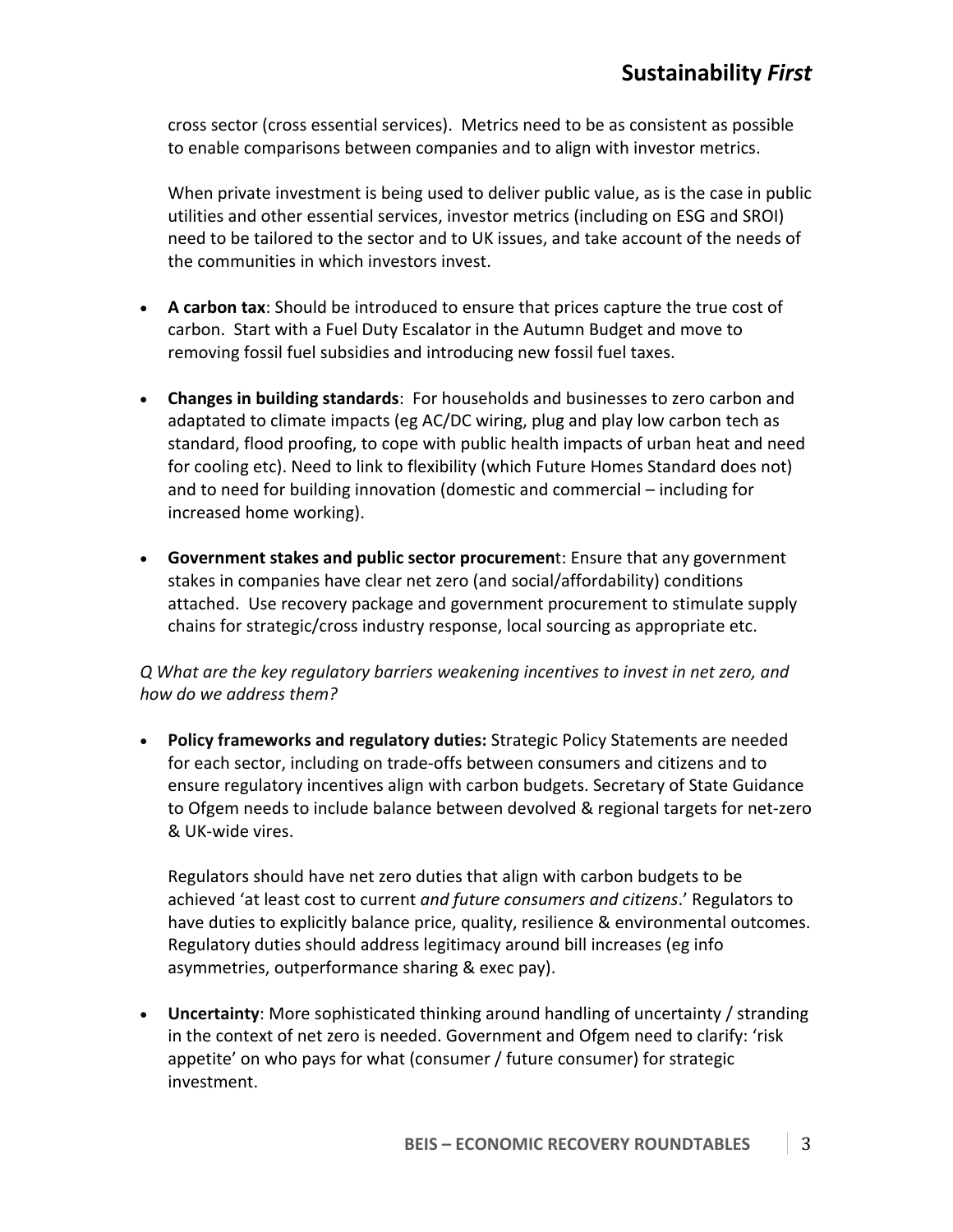Whilst Ofgem's Decarbonisation Action Plan has made a welcome commitment to the adaptive regulation needed to cope with uncertainty, set piece price review processes can work against this. The net zero re-opener is a good step in the right direction but needs to be broader and there needs to be greater clarity of the areas of greatest tech & cost uncertainty.<sup>2</sup>

Principles based regulation, a focus on corporate purpose and on-going deliberative stakeholder engagement are also needed to help tackle uncertainty and to aid regulatory and corporate decision making in a disrupted world. Our major multiparty three-year Fair for the Future project is addressing many of these issues and is applying the thinking on purposeful business specifically to utilities and their regulators. 3

Regulatory frameworks need to recognise the importance of corporate purpose and culture and how these impact on how risks & rewards of low carbon investment are fairly shared between investors and consumers. Regulation needs to ensure ongoing stakeholder engagement in companies – to challenge delivery & to shape forward plans and act as antennae on regulatory 'gaps'.

• **Short termism:** Price review periods tend to be too long for managing Opex and too short for managing Capex. This can make conversations about investment ahead of need to deliver net zero challenging. Separating price controls from strategic investment competitions can help.

Focusing on the delivery of long-term public interest goals, such as net zero, can also assist in developing a more strategic approach. Ofgem's Decarbonisation Action Plan is a good move in this direction but it needs milestones over the next 18 months. To keep focus in this area, greater transparency around environmental engagement, advice and evidence in Ofgem decision making – including the new Net Zero Advisory Group & NGO in-put – is needed.

• **Centralisation**: A more decentralised approach is needed if regional and local solutions are to thrive. Plurality is important to recognise the differences between nations and regions in terms of needs and opportunities but also to build resilience through diversity.

 $3$  We are about to publish a significant amount of work on this project, much of which has been revised in the light of Covid-19. In the meantime, see this project summary

https://www.sustainabilityfirst.org.uk/images/publications/fair\_for\_the\_future/SF\_F4TF\_mid\_way\_ project rpt 1.1.20 FINAL.pdf and this Briefing on Risk and Uncertainty During the Corona Emergency 

<sup>2</sup> https://www.sustainabilityfirst.org.uk/images/publications/consultations/Sustainability\_First\_- \_RIIO2\_-\_Ofgem\_Open\_Letter\_-\_Net\_Zero\_Reopener\_-\_final\_-\_130520.pdf

https://www.sustainabilityfirst.org.uk/images/publications/other/SF\_Briefing\_paper\_template\_2\_co lumns\_april\_2020.pdf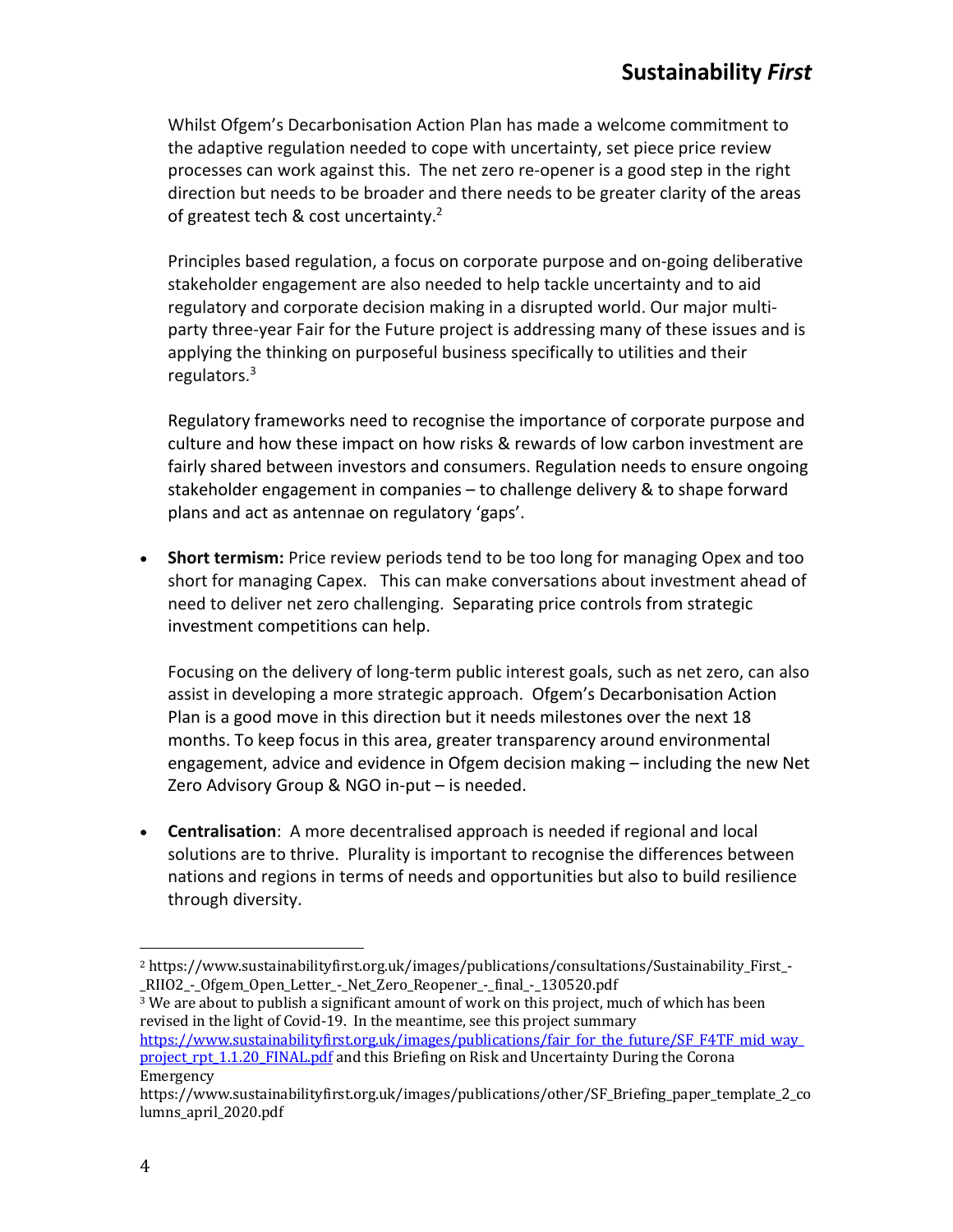This requires a clear commitment to devolve powers and sufficient funds to devolved, regional and local government for net-zero, levelling-up, rethinking towns and cities for home working/social distancing etc. Local Authorities need a clear financial line of sight to a more decentralised future to incentivise and enable net zero investment (eg a 4 year recovery funding package).

Regulation needs to be reformed to enable utilities and other 'place maker' organisations to evolve as stronger regional players. In energy, the DSO geographic foot-print is a 'public good' which needs regulatory recognition. Clarity on what is monopolistic / contested is needed – but retaining an overview and coordination.

Local leaders should be consulted in the development of price controls and associated company business plans. This is essential for them to be able to develop local/regional energy, water and transport plans. These plans then need to be tested with local stakeholders (eg on flexibility, volumes, efficiency etc) to build legitimacy and to guide decision making under uncertainty.

There needs to be a wider acceptance from central government and regulatory bodies of the need to share learnings from what works and what doesn't at the local and national levels in a timely and honest way.

- **Siloed structures**: More co-operation is need across government departments, and sector specific regulators, to deliver net zero in an efficient and fair way – to send the right signals to investors and to recognise the value of delivering co-benefits. There needs to be a step-change in co-ordination between government departments and regulators in this area, including in the resources and governance of the UKRN, to enable new, resource efficient and circular business models to thrive (eg between energy / comms/ IoT / Transport etc) and to attract the necessary investment to these.
- **The demand side**: Whilst there has been tremendous progress on technical flexibility in energy, policy makers and regulators need to think beyond nudge and use the momentum of new covid behaviours to embed more sustainable consumption and production patterns in the energy sector and beyond through incentivising investment in more radical demand side programmes (efficiency and demand side response) and through: clearer and more ambitious labelling schemes (eg including embedded energy and water usage in product labels); and making teaching of sustainability (not just the 'what' this means but also 'how' to affect change) a mandatory topic in schools etc.

*G How can we more effectively support businesses across the economy in acting to access growing low carbon markets and support delivery of net zero? (e.g. innovation support, advice, regulatory barriers)?*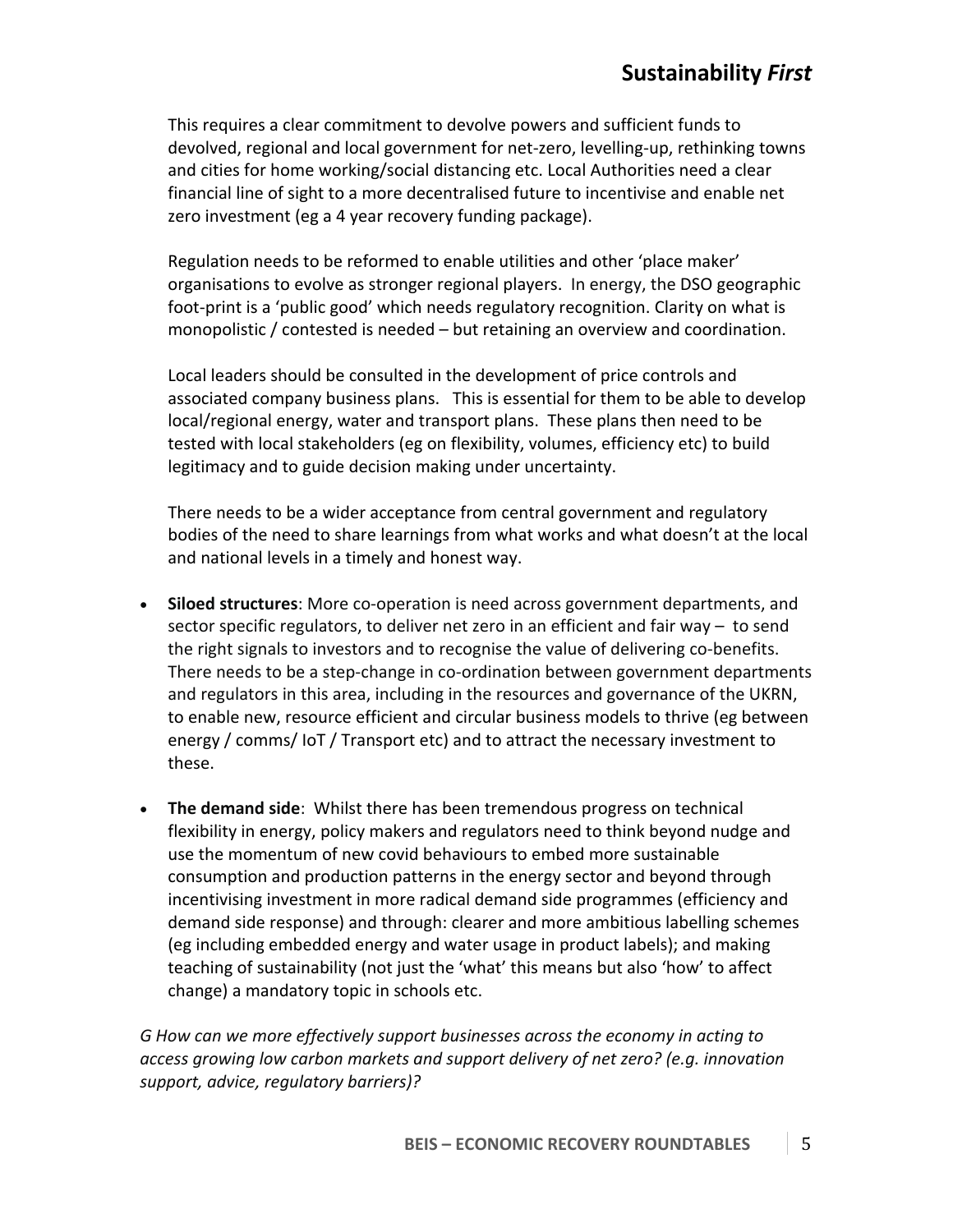Our major Fair for the Future project is addressing these issues (see above).

*Q How can we help the UK's carbon intensive sectors to transition to low/zero emissions while maintaining competitiveness?*

Again, our major Fair for the Future project is addressing this issue (see above). It has explored the need to get the right balance between competition and collaboration in the delivery of environmental (and social) outcomes. Clarification is needed of main areas where greater collaboration between companies and sectors is desirable – to avoid competition for competition's sake, particularly at regional level for monopolistic activities.

*Q What actions should we take to ensure local and regional economies can effectively contribute to the net zero target?*

- **Resourcing** local and regional economies need the resources and a clear financial line of sight (eg four year covid recovery package) in order to fulfil their potential in the decentralised energy landscape. See proposals for a Green New Deal on page 6.
- **Co-ordination** the work of the low energy hubs and other decentralised energy initiatives need to be clearly co-ordinated so regional and local actors can share best practice in a timely and efficient way.
- **Deliberative public engagement** this is key to ensure a fair transition and to give people a voice and sense of agency in the move to net zero. The recommendations from local Citizens' Assemblies – including on resourcing - need to be embedded in local energy/water/transport plans and wider local and regional decision making and to be taken account of in national plans.

#### **Increasing opportunity**

*Q How can government target skills and employment support to best aid economic recovery and drive progression and productivity?*

• **Retraining / reskilling for a post covid, net zero and digital / AI world**: Training and reskilling should be targeted at those most adversely impacted by the pandemic, decarbonisation and digitisation. It should have a positive gender and BAME bias to ensure women and people from ethnic communities are able to benefit from, and are not locked out of, the new job opportunities created by the recovery package and associated retrofit programmes, sustainable construction initiatives etc – plus the onshoring of activity post covid and Brexit.

*Q What could be the most impactful priority for business and government to work towards in order to level up given the challenges presented by the current context?*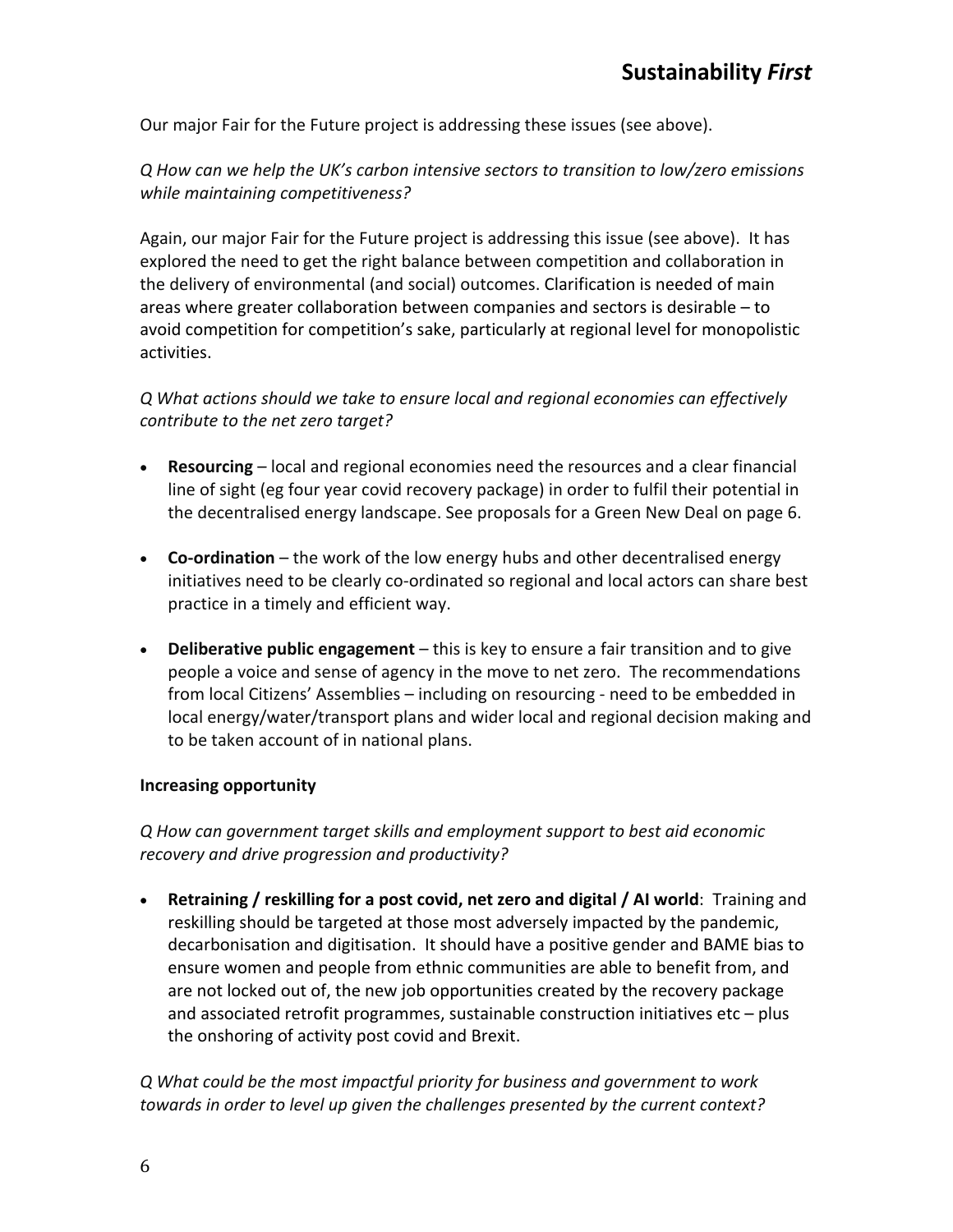• **A 'Green New Deal' for radical, local, cross sector efficiency programmes**: Local/regional energy and water efficiency retrofit programmes, smart electric storage heating installations (and hot water tanks), sustainable drainage and cycle lane schemes. Based on local/regional energy, water and transport plans which are developed and tested with local stakeholders (eg on flexibility, volumes, efficiency etc). As part of this, local leaders need to be consulted in the development of price controls and associated company business plans.

This should be funded from taxation and rolled out via local authorities and local organisations at a community level to provide training and employment and bring the green economy down from abstract concept to something people have agency in, and experience the benefits of, at the local level.

It should be targeted at social housing, rented accommodation and public services to deliver wider social and public benefits, including reductions in energy and water poverty. Up front grants / loans to help those on low incomes access support when needed. The 'Green New Deal' needs to be firmly linked into behaviour change programmes. These need to be joined up/cross sector efficiency advice/behaviour change schemes to help ensure environmentally beneficial covid behaviour changes stick and address practical knock-on implementation issues.

Access to data is crucial to help shape and inform the Green New Deal. The open data principle needs to be followed for energy market facing data, company data and digitisation strategies, data cataloguing and visibility. Data needs to drive energy flexibility markets on a whole sector basis. The ENA needs to drive common and standardised approaches to data formats across all sectors (and vectors where possible) to enable robust regional comparisons. BEIS & Ofgem need to develop a strategic approach on how to make aggregated / anonymised smart meter data available via a trusted processor for public policy purposes – otherwise 'flying blind'. Detailed thinking needed on appropriate routes to the data.

## **The future of industry**

*Q What specific actions would enhance the adoption and diffusion of innovation across the full breadth of UK businesses?*

R&D spend needs to be co-ordinated and focused on delivering sustainable solutions.

## **The UK open for business**

*Q Are there any particular types of investor, project or investment that business and government should prioritise for investment in the UK?*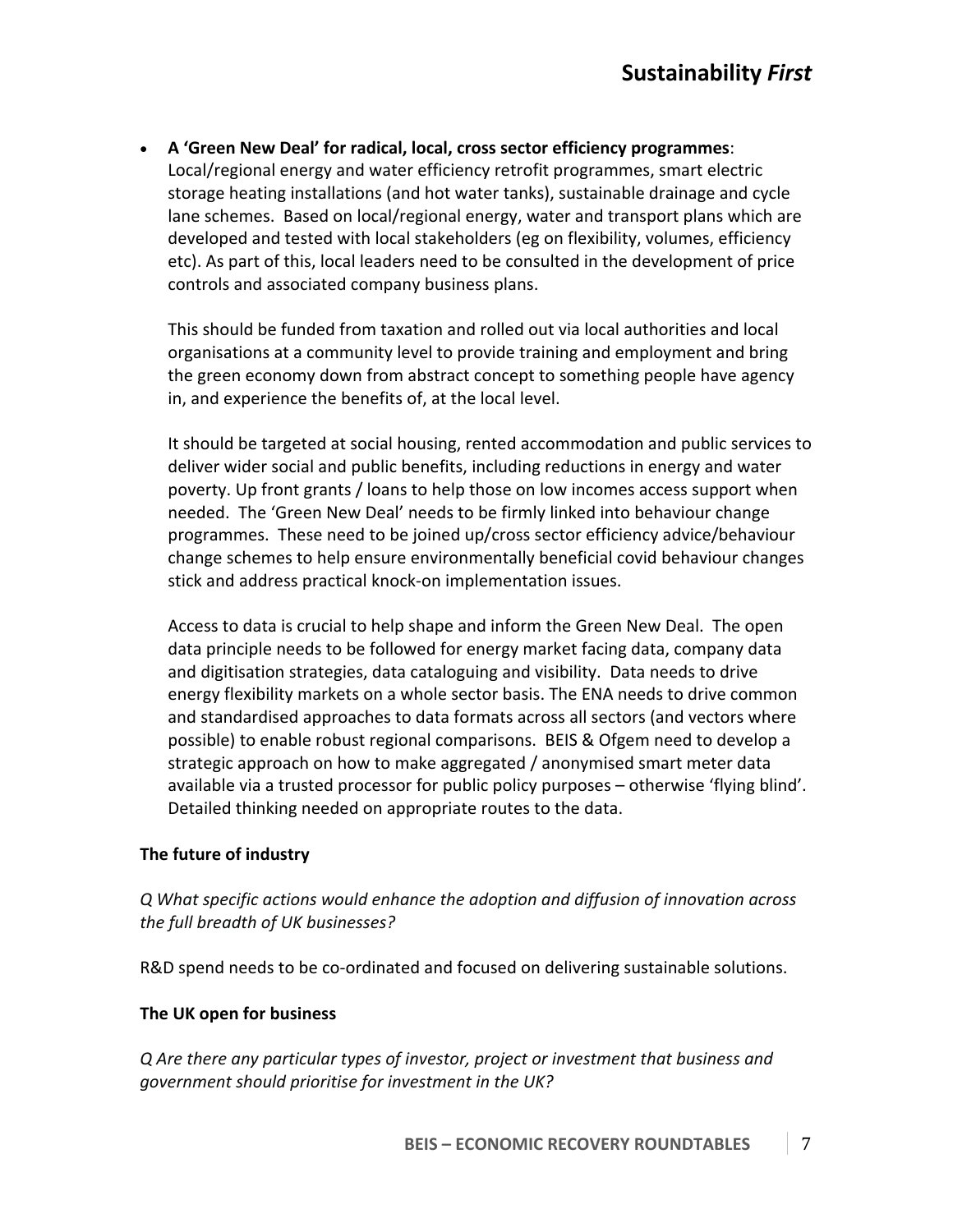Patient capital and impact investors should be encouraged in sectors that use private capital to deliver public value and are part of critical national infrastructure, deliver essential services and have significant social, environmental and economic impacts.

We hope that this submission is helpful. We would be very keen to be involved in future roundtables and BEIS activity on this topic.

Best wishes

Sharon Darcy Director Sustainability First sharon.darcy@sustainabilityfirst.org.uk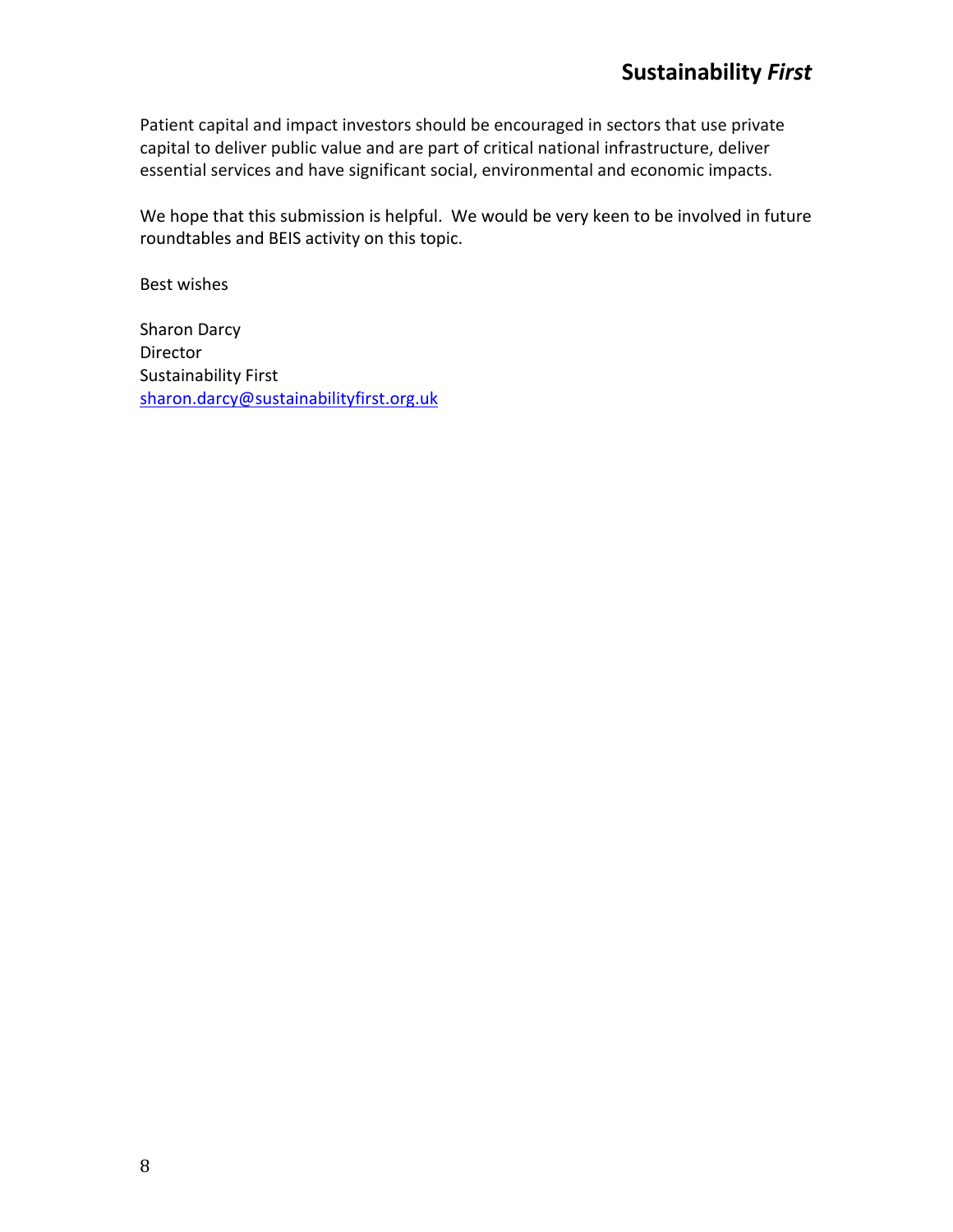## **Appendix**

# **Four themes to guide decision making in the recovery period to ensure a balanced approach to delivering economic, social and environmental outcomes**

|               | WHAT SHOULD THE RECOVERY PACKAGE ADDRESS? |                                          |                                                                       |  |
|---------------|-------------------------------------------|------------------------------------------|-----------------------------------------------------------------------|--|
| HOW?          | Tackling disadvantage &                   | <b>Efficient &amp; effective</b>         | <b>Investment for resilience</b>                                      |  |
|               | welfare reform *                          | essential services                       |                                                                       |  |
| Make change   | Empower & resource                        | A 'Green New Deal' for                   | Big bold kit and orderly strategic                                    |  |
| tangible &    | local support networks -                  | radical, local, cross                    | investment ahead of need for a                                        |  |
| give people a | particularly those                        | sector efficiency                        | sustainable future                                                    |  |
| sense of      | targeted at women and                     | programmes                               |                                                                       |  |
| agency:       | <b>BAME</b> communities                   |                                          | Investors need to understand &                                        |  |
| Regionalism/  |                                           | Retraining / reskilling                  | act on local requirements                                             |  |
| localism      | Build a bottom up                         | for a post covid, net                    |                                                                       |  |
|               | picture of social impacts                 | zero and digital / AI                    | Local leaders need resources to                                       |  |
|               | to highlight where need                   | world at regional/local                  | develop local energy/water/                                           |  |
|               | more strategic change                     | level. Through                           | transport plans and need to be                                        |  |
|               | (eg on tax)                               | targeting, can help                      | involved in investment and price                                      |  |
|               |                                           | with levelling-up                        | control decisions                                                     |  |
|               |                                           | Share what works -                       | Communicate social &                                                  |  |
|               |                                           | between regions - and                    | environmental benefits of                                             |  |
|               |                                           | where changing                           | investments in way that                                               |  |
|               |                                           | national standards                       | resonates with local                                                  |  |
|               |                                           | would be more                            | stakeholders                                                          |  |
|               |                                           | efficient                                |                                                                       |  |
| Take people   | Involve communities,                      | Understand the co-                       | Government to lead research                                           |  |
| with you:     | esp. the hardest hit by                   | benefits that might be                   | with public on how we need to                                         |  |
| Deliberation  | covid (eg by geography                    | delivered to build                       | redefine value for a healthy &                                        |  |
| & public      | and demographics), to                     | support                                  | resilient recovery                                                    |  |
| engagement    | establish what support                    |                                          |                                                                       |  |
|               | they need & to explore                    |                                          | Ongoing public engagement by                                          |  |
|               | more radical ideas for<br>change          |                                          | companies to ensure fair share<br>of risk and reward - vital to build |  |
|               |                                           |                                          | & maintain trust, legitimacy &                                        |  |
|               | Support inclusive by                      |                                          | sustainable licence to operate -                                      |  |
|               | design approaches                         |                                          | and put purpose into action                                           |  |
| Make it easy  | Joined-up support                         | <b>Build on existing</b>                 | Carbon tax                                                            |  |
| & attractive: |                                           | behaviour change, use                    |                                                                       |  |
| Behaviour     | Make better use of data                   | data to maximise                         | Change building standards for                                         |  |
| change &      | to predict issues & tailor                | impact of insights &                     | net zero & climate adaptation                                         |  |
| positive      | solutions                                 | develop logistics to                     |                                                                       |  |
| narratives    |                                           | translate initiatives                    | <b>Strategic Policy Statements &amp;</b>                              |  |
|               | Develop new social                        | into action                              | regulatory duties aligned with                                        |  |
|               | indicators that capture                   |                                          | carbon budgets                                                        |  |
|               | changing patterns of                      | Social and                               |                                                                       |  |
|               | disadvantage & local                      | environmental metrics                    | Better social, environmental and                                      |  |
|               | impacts                                   | measure outcomes on                      | governance/cultural metrics<br>needed so that investors and           |  |
|               |                                           | the ground and what<br>works in practice |                                                                       |  |
|               |                                           |                                          | other actors can more accurately                                      |  |